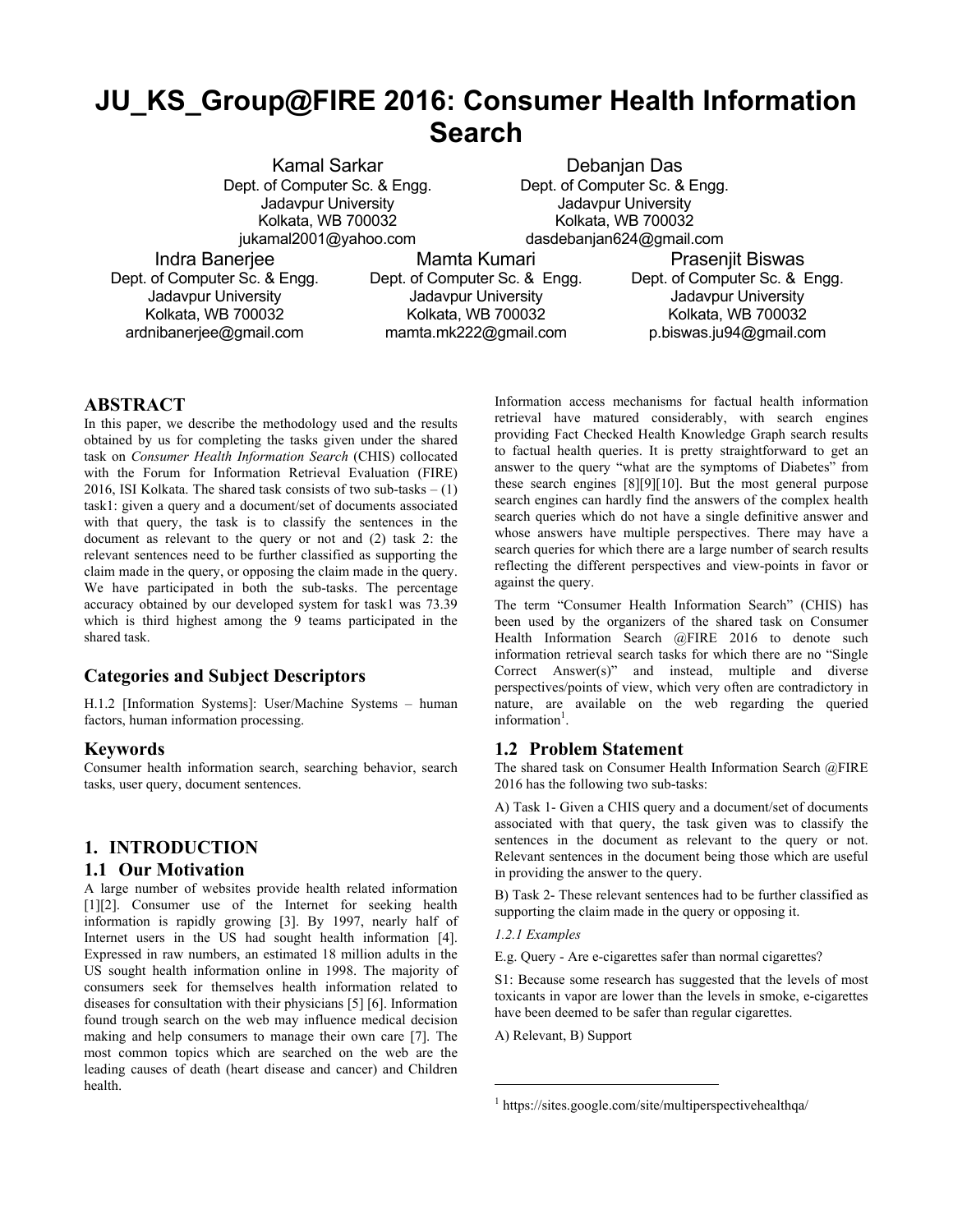S2: David Peyton, a chemistry professor at Portland State University who helped conduct the research, says that the type of formaldehyde generated by e-cigarettes could increase the likelihood it would get deposited in the lung, leading to lung cancer.

A)Relevant, B) oppose

S3: Harvey Simon, MD, Harvard Health Editor, expressed concern that the nicotine amounts in e-cigarettes can vary significantly.

A) Irrelevant, B) Neutral

# **2. METHODOLOGY**

# **2.1 Description**

For both the tasks-Task 1 and Task 2, we have used support vector machines (SVM) as the classifier, but the feature sets for the task1 and task2 were different. We discuss the feature sets used for task1 and task 2 in sub section 2.1.1 and sub-section 2.1.3 respectively.

#### *2.1.1 Our Used Features for Task1*

For the task 1, we were given by the organizers of the shared task a set of excel files where the heading of each excel file was a user query. Each excel file contained a set of sentences that were labeled as relevant or not relevant to the user query. The sentences in these given training excel files were already labeled as 'relevant' or 'irrelevant'. We took each and every sentence from each excel file and pair it with the corresponding query, examined them, and calculated a set of five features discussed in this sub section.

*2.1.1.1 Exact Matching:* We matched each sentences with the user given query, word by word, and calculated the similarity between the user query and the current sentence in the excel file; e.g.

Let the user query be "Ram is a good boy" and the current sentence be "Shyam is a bad boy". Between the user query and the current sentence there are three words which are exactly matching, i.e. "is", "a" & "boy". Now the similarity between these two strings is given as;

Similarity =  $\{2 * (No. of Common Words)\}$  /  $\{(No. of words in$ user query) + (No. Of words in the current sentence)  $\{i\}$  --- (i)

where, no. of Common Words = Number of words common to both the user query and the current sentence.

*2.1.1.2 Stemmed Word Matching:* We stemmed both the user query and the current sentence using a stemming tool available in Python programming language. Stemming normalizes a word by cutting out the excess part of a word due to pluralization, or if the word is an adverb; e.g. mangoes  $\rightarrow$  mango, highly  $\rightarrow$  high etc. After stemming we again calculated the similarity between both the strings using equation (i).

*2.1.1.3 Noun matching:* We found, on a perusal of initial sample data, that the nouns present in each sentence largely influenced whether a search result was relevant or irrelevant to the user query. So we isolated the nouns present in the user query, searched whether any of these nouns were matching with any word present in current sentence, and by this process we found out the number of nouns present in the current sentence that were exactly matching the nouns present in the user query. We calculated the noun matching similarity using the following formula;

Noun Similarity  $=$  (No. of nouns that are exactly matching with the nouns in the query) / (No. of nouns present in the user query) --- (ii)

*2.1.1.4 Neighborhood Matching:* There were some words present in the sentences which were not matching exactly with the words of user query, but they are semantically similar with the user query words; e.g.

Let 'skin cancer' be present in the user query and 'melanoma' be present in the current sentence. Both words are spelt differently but their meanings are similar, i.e. they are meaningfully similar.

To check whether the words were equivalent or not, we took each word from the current sentence, searched it in our self-made Wikipedia Dictionary [11], and extracted the first three sentences describing that word's meaning. We then matched the user query words with the words present in the extracted sentences, and if the word is present, we consider it as a match and, finally we calculate the similarity again between the user query and the current sentence using equation (i).

We create the Wikipedia Dictionary by saving words along with their meanings, which were extracted from Wikipedia. We use our developed python script for creating this dictionary.

#### *2.1.1.5 COSINE Similarity:*

We represent both the query and a sentence using bag-of-words model and each query as well as the sentence is represented as vector. The component of each vector is TFIDF weight of a word *t* which is calculated as follows:

#### IDF  $(t) = log(N/DF)$

Where N= Total number of sentences and DF= Number of sentences with word 't' in it

 $TF(t) = (Number of times word 't' appears in a sentence) / (Total)$ number of words in the sentence)

After calculating the vectors for the query and the sentence, the cosine similarity between the query vector and the sentence vector is calculated. The cosine similarity value is used as one of feature values for relevance checking.

#### *2.1.2 Search as Classification*

For task 1, we represent each training sentence as vector of five feature values mentioned above and label each vector as "relevant" or "not relevant". With this labeled training data, we train the support vector machines (SVM). For SVM, we have used SVC tool available in Python scikit learn and a model is generated. Since no development set was available, for parameter tuning, we split the training data into two parts-(1) the first part contains 60% of the training data and second part contain 40% of the training data. We train SVM with the 60% of the training data and then we test the obtained model on the remaining part of the training data. Thus we tune the parameters to obtain the best parameter settings. Finally, we obtain the best results with the settings where the cost parameter *C* set to  $10^7$ , *gamma* set to 0.006 and *kernel* set to "poly".

Like training data, we represent the unlabeled test data released by the organizers of the shared task in the similar way using the five features mentioned in sub-section 2.1.1, and then submit it to the trained classifier. The classifier, using its knowledge from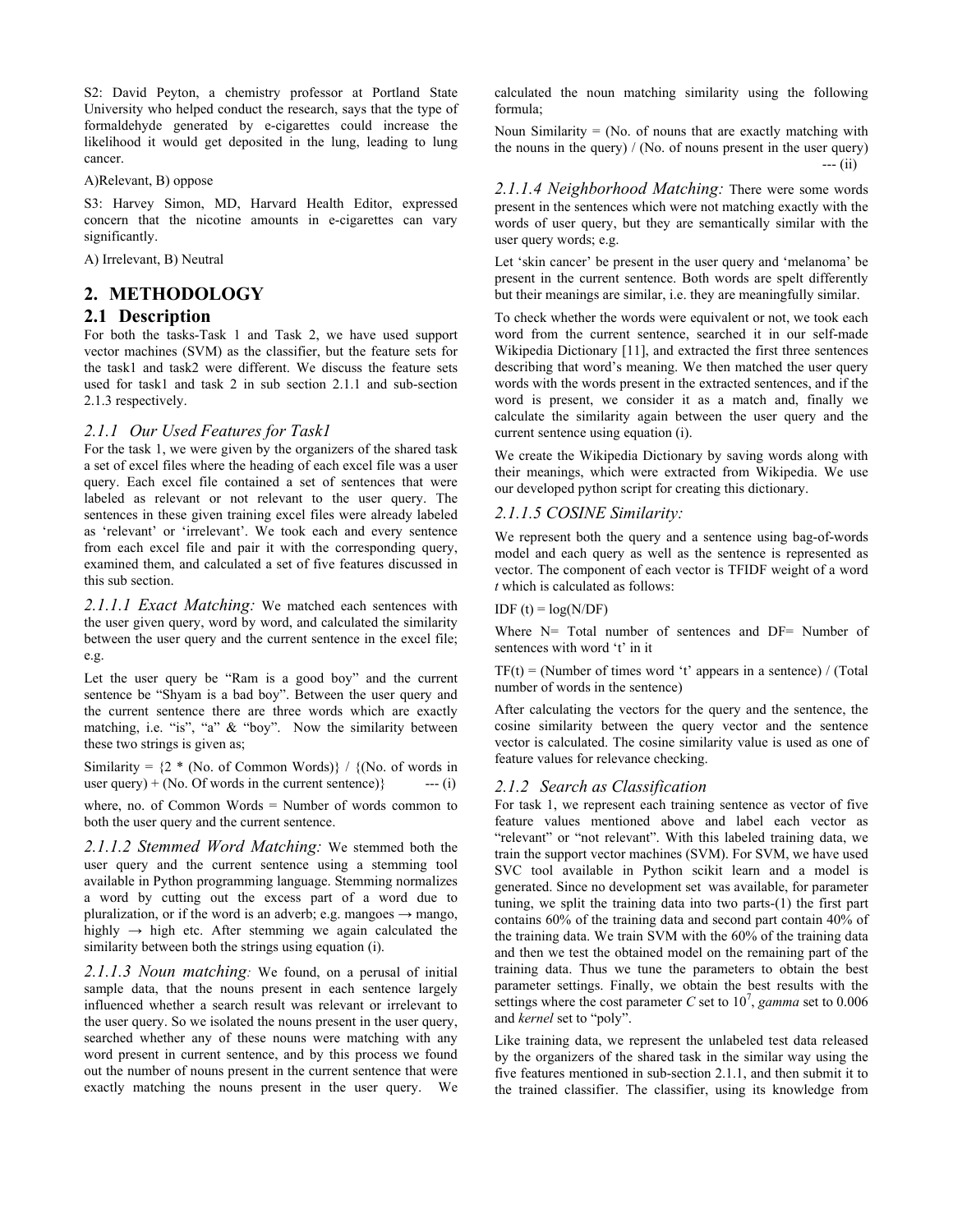previous training data, predicts the labels for each of the sentences present in test data.

### *2.1.3 Our Used Features for Task2*

After relevancy checking (Task 1), Task 2 is carried out. By task 1, all the sentences in the excel file are divided into two classes; (a) relevant and (b) irrelevant. Now the task is to determine whether a relevant sentence was supporting the user query, opposing the user query, or neutral with regard to the user query. For this task we again calculated a set of  $N+4$  features, where  $N =$ number of distinct words present in the entire training files. Here the feature set includes N number of distinct unigrams present in the training data and four other features discussed in the following sub-sections.

*2.1.3.1 Number of Positive Words:* We calculated the number of positive words that were present in each sentence of the excel file. We recognized the positive words from a particular sentence by using a Python package called SentiWordNet<sup>2</sup>.

*2.1.3.2 Number of Negative Words:* We calculated the number of negative words that were present in each sentence of the excel file. We recognized the negative words from a particular sentence by using a Python package called SentiWordNet.

*2.1.3.3 Number of Neutral Words:* We had already found out the positive and negative words for a particular sentence, so the words that were neither negative nor positive were classified as neutral words and their occurrence in the current sentence was counted.

*2.1.3.4 Relevant or Irrelevant:* In Task-1 we have already labeled each sentence to be either relevant or irrelevant. We took this label into consideration for this task. This was a binary feature as the current sentence could either be relevant or irrelevant.

*2.1.3.5 'N' Features:* we represent each sentence as a bag-ofwords model. According to vector space model, a sentence is represented as N-dimensional vectors where N is the distinct number of unigrams present in the training data. Weight of a word used as the component of a vector is calculated using TFIDF formula.

# *2.1.4 Sentiment Classification*

 $\overline{a}$ 

We represent each sentence in the excel file as a vector using the above mentioned N+4 features and label each vector with the label of the corresponding training sentence. The label can be one of three types- "Support", "Oppose" and "Neutral". Finally, we submit labeled vectors to the SVM classifier as specified in the Task-1 and trained it using them. The model is generated after training. Like the task 1, we also we split the training data into two parts-(1) the first part contains 60% of the training data, which is used to develop the initial model and (2) the remaining 40% of the training data is used to test the model while tuning the parameters. After tuning the parameters of SVC tool available in Python scikit learn, we obtain the best model with the cost

<sup>2</sup> http://www.nltk.org/howto/sentiwordnet.html

parameter *C* set to  $10^7$ , *gamma* set to 0.005 and *kernel* set to  $\lq$ <sup>"</sup>rhf"

We also represent unlabeled test data released by the organizers for the task 2 as the vectors using the same feature set consisting of N+4 features and submit them to the trained model which in turn predicts label 'supporting'/'opposing'/'neutral' for each sentence present in the test excel file.

# **2.2 Architecture**

The architecture of our developed system used for task 1 and task 2 are shown in Figure 1 and Figure 2 respectively. For both the systems, the important modules are feature extraction and classifier. For the task 1, we have 5 features discussed in the earlier sections and for task 2, we have used  $N + 4$  features which are also discussed in the earlier sections.

For task 1, after feature extraction from each query-sentence pairs, each sentence is represented as a vector which is labeled with the label of the corresponding training sentence. Then the labeled vectors are given to the classifier to produce a model. Finally the learned model is used to determine the relevancy of the test sentences given a query. For task 2, we extract features from the sentences and sentences are represented as the vectors labeled with one of the categories-"oppose", "support" and "neutral". The classifier is trained with the labeled training pattern vectors and the learned model is used to classify the test sentences into one of categories-"oppose", "support" and "neutral".

# **3. DATA SETS, RESULTS, EVALUATION**

# **3.1 Data Sets**

For the training data, we were given five user queries along with number of sentences per query [12].

| • "does sun exposure cause skin cancer" | -- 68 sentences |
|-----------------------------------------|-----------------|
| $\cdot$ "e – cigarettes"                | -- 83 sentences |
| • "HRT cause cancer"                    | -- 61 sentences |
| • "MMR vaccine lead to autism"          | -- 71 sentences |
| • "vitamin C common cold"               | -- 65 sentences |
|                                         |                 |

A total of 348 sentences were present in the training data set.

 For the test data, the queries were the same as the training data and the number of unlabeled sentences per query given was as follows.

| • "does sun exposure cause skin cancer" | -- 342 sentences |
|-----------------------------------------|------------------|
| $\cdot$ "e – cigarettes"                | -- 414 sentences |
| • "HRT cause cancer"                    | -- 260 sentences |
| • "MMR vaccine lead to autism"          | -- 279 sentences |
| • "vitamin C common cold"               | -- 247 sentences |
|                                         |                  |

A total 1542 sentences were present in the test data set

# **3.2 Results**

We developed our systems for both task 1 and task 2 using the training data [12] supplied to us by the organizers of the contest.

http://www.nltk.org/\_modules/nltk/corpus/reader/sen tiwordnet.html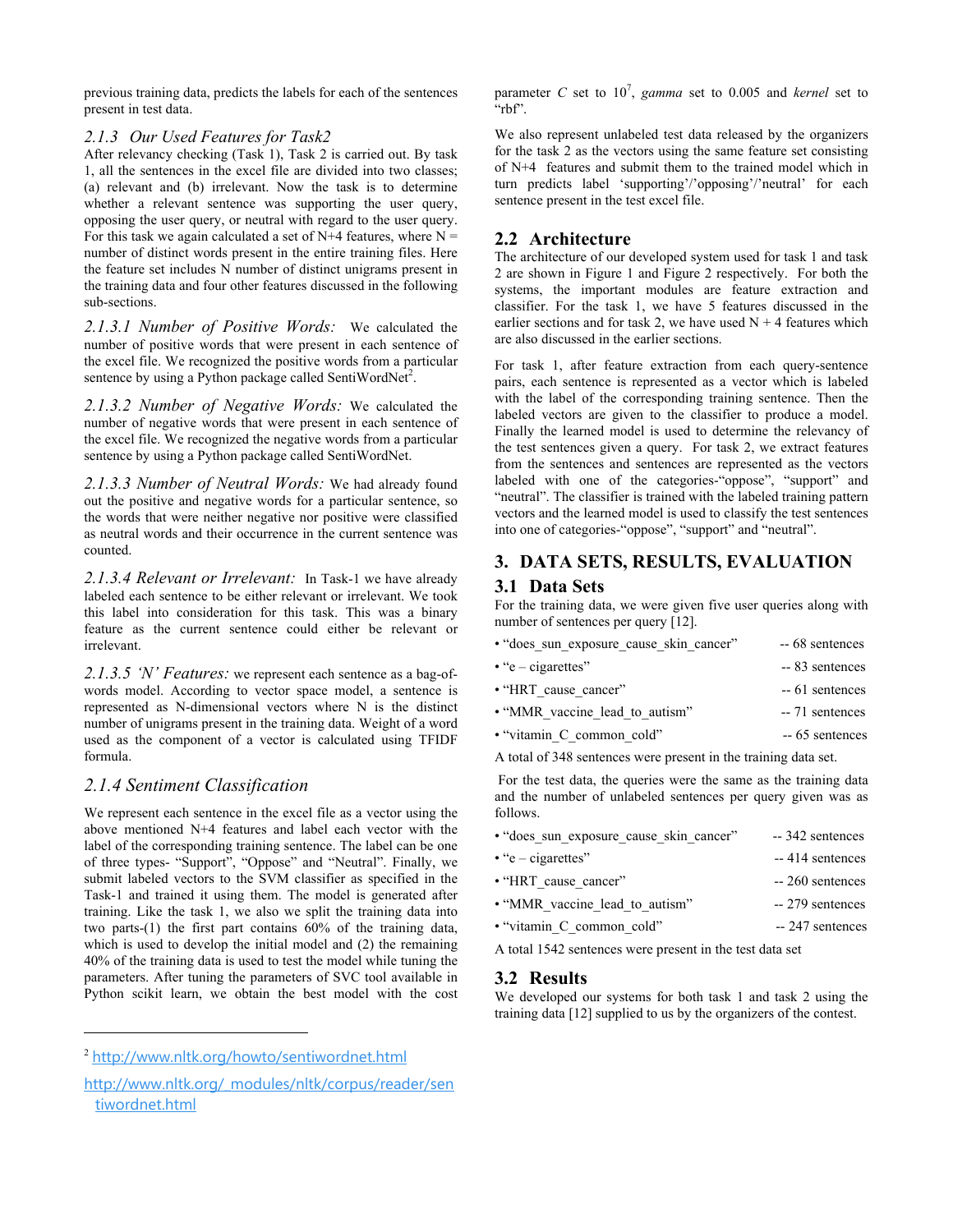

**Figure 1. System Architecture for Task 1** 



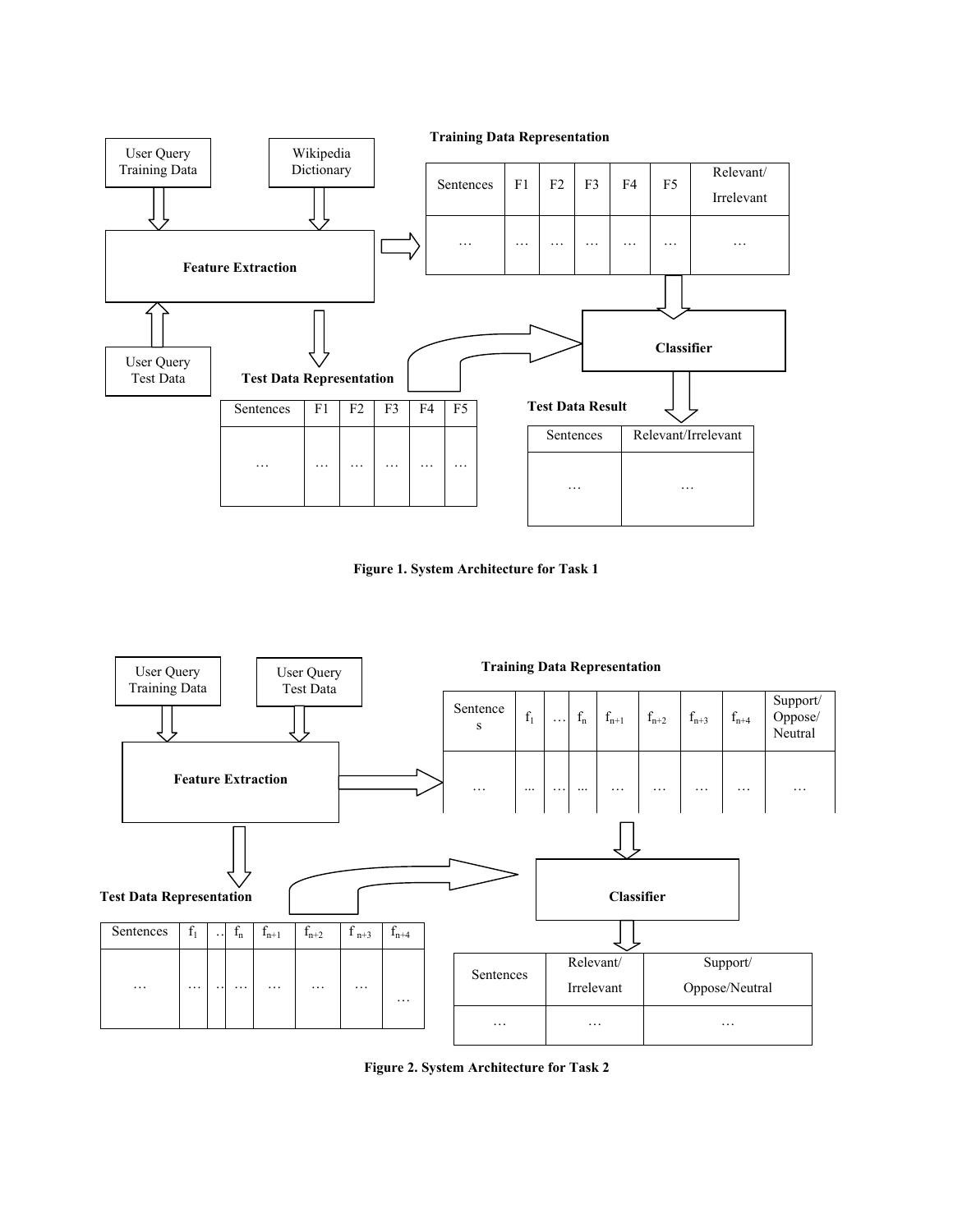| TASK <sub>1</sub> |                               |              |        |                |                       |                          |               |             |                        |
|-------------------|-------------------------------|--------------|--------|----------------|-----------------------|--------------------------|---------------|-------------|------------------------|
| Query             | Amrita<br>fire_<br><b>CEN</b> | <b>JNTUH</b> | Fermi  | JU KS<br>Group | Techie<br>challangers | <b>SSN</b><br><b>NLP</b> | Amrita<br>cen | Hua Yang    | Jainisha<br>Sankhavara |
| skincar<br>e      | 54.54545455                   | 62.5         | 78.4   | 48.86363636    | 68.18181818           | 79.54545455              | 48.86363636   | 53.40909091 | 52.27272727            |
| <b>MMr</b>        | 87.93103448                   | 56.8965517   | 79.31  | 89.65517241    | 87.93103448           | 81.03448276              | 88.88888889   | 84.48275862 | 87.93103448            |
| <b>HRT</b>        | 70.83333333                   | 38.8888889   | 88.88  | 93.05555556    | 75                    | 87.5                     | 75.86206897   | 90.27777778 | 91.66666667            |
| Ecig              | 71.875                        | 57.8125      | 65.62  | 71.875         | 71.875                | 64.0625                  | 76.5625       | 46.875      | 54.6875                |
| <b>Vitc</b>       | 55.40540541                   | 58.1081081   | 72.97  | 63.51351351    | 62.16216216           | 78.37837838              | 60.81081081   | 71.62162162 | 64.86486486            |
|                   | 68.11804555                   | 54.8412097   | 77.036 | 73.39257557    | 73.03000297           | 78.10416314              | 70.19758101   | 69.33324979 | 70.28455866            |

#### **Table 1. Performance of the participating systems for Task 1**

**Table 2. Performance of the participating systems for Task 2** 

| TASK <sub>2</sub> |                              |              |        |                |                       |                   |               |             |                        |
|-------------------|------------------------------|--------------|--------|----------------|-----------------------|-------------------|---------------|-------------|------------------------|
| Query             | Amrita<br>fire<br><b>CEN</b> | <b>JNTUH</b> | Fermi  | JU KS<br>Group | Techie<br>challangers | <b>SSN</b><br>NLP | Amrita<br>cen | Hua Yang    | Jainisha<br>Sankhavara |
| skincare          | 56.81818182                  | 64.7727273   | 73.8   | 44.31818182    | 62.5                  |                   | 23.86363636   | 46.59090909 | 37.5                   |
| <b>MMr</b>        | 32.75862069                  | 65.5172414   | 44.82  | 32.75862069    | 68.96551724           | $\mathbf 0$       | 34.72222222   | 63.79310345 | 46.55172414            |
| <b>HRT</b>        | 26.38888889                  | 48.6111111   | 54.16  | 22.22222222    | 37.5                  | 0                 | 43.10344828   | 48.61111111 | 27.77777778            |
| Ecig              | 37.5                         | 67.1875      | 51.56  | 29.6875        | 60.9375               | $\boldsymbol{0}$  | 39.0625       | 60.9375     | 46.875                 |
| <b>Vitc</b>       | 39.18918919                  | 31.0810811   | 50     | 39.18918919    | 32.43243243           | $\theta$          | 32.43243243   | 50          | 31.08108108            |
|                   | 38.53097612                  | 55.4339322   | 54.868 | 33.63514278    | 52.46708993           | $\boldsymbol{0}$  | 34.63684786   | 53.98652473 | 37.9571166             |

After release of test data by the organizers, we run our system on the test data and send the result files along with the complete system to the organizers. They evaluated the results using the traditional percentage accuracy and published the results which were sent to us through e-mail.

We have shown the officially published results of task 1 and task 2 for the 9 participating teams in Table 1 and Table 2 respectively. The results shown in red bold font are the performances of top systems participated in the tasks.

Out of the 9 participants, our system (JU\_KS\_Group) achieves the third highest average accuracy for task 1, i.e. 73.39257557%. We can evaluate the results for task 1 in a different angle. It is evident from Table 1 that our system performs better for 3 queries out of 5 queries whereas the system SSN\_NLP with the best average accuracy (78.10%) performs better for 2 queries out of five queries. The main reason for my system giving better results for task 1 is the use of two novel features, noun matching and neighborhood matching.

For the task 2, our system achieves an average accuracy of 33.63514278%. For the task 2, our system achieves relatively poor performance. One of the reasons of getting poor performance for task 2 is that we have considered "neutral" class along with other two classes "oppose" and "support" while classifying the relevant sentences. It is evident from the training data that only the irrelevant sentences in the training data were assigned the "neutral" class. Actually the task2 was to classify the relevant sentences into two categories-"Support" and "oppose", but we have mistakenly considered the task2 as 3-class problem instead of 2-class problem. We are working to improve our proposed

methods so that our systems can perform more accurately for both the tasks.

# **4. CONCLUSION**

There has been a dearth of proper searching systems for medical queries and our work on the CHIS tasks put us on the path to filling this void. The methodology we used can be improved on and innovated with to create a novel searching method for not only medical queries, but any specific search queries of any field. What we have done, and our continuing to improve on, is a logical way of searching through data which is already available to the public. We sincerely believe that through machine learning and natural language processing, the future of online searching can be achieved; and have tried to contribute towards this goal through our paper. And that this will especially be of use in the medical field.

For future work, we would incorporate a word sense disambiguation module to disambiguate the query words. We hope that our system will give more accurate results for task 2 if we consider classification of relevant sentences as 2-class problem ("support" and "oppose") instead of considering it as the 3-class ("support", "oppose" and "neutral") problem that we did during the contest.

#### ACKNOWLEDGMENTS

We would like to thank the Forum for Information Retrieval Evaluation (FIRE) 2016, ISI Kolkata, for providing us the tasks and datasets for C.H.I.S.